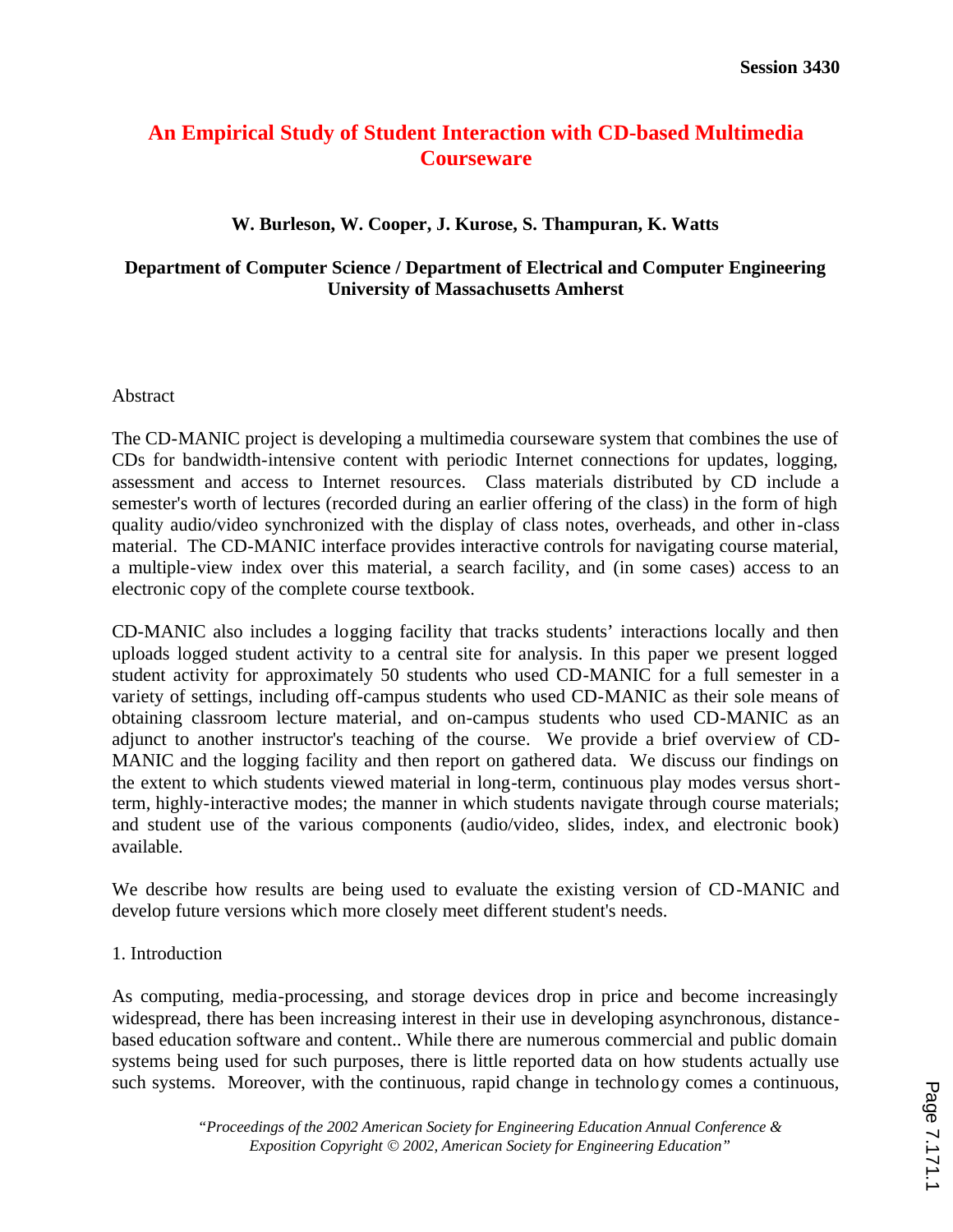rapid change in how these technologies are incorporated into distance-learning systems and consequently how students use such systems.

In this paper, we provide an empirical characterization of how students use an asynchronous, CD-based, multimedia distance-learning system known as CD-MANIC. CD-MANIC project is a courseware system that combines the use of CDs for bandwidth-intensive content with periodic Internet connections for updates, logging, assessment, and access to Internet resources. Class materials distributed by CD include a semester's worth of lectures (recorded during an earlier offering of the class) in the form of high quality audio/video synchronized with the display of class notes, overheads, and other in-class material. The CD-MANIC interface provides interactive controls for navigating course material, a multiple-view index over this material, a keyword search facility, and (in some cases) access to an electronic copy of the complete course textbook.

CD-MANIC also includes a logging facility that tracks a student's interactions locally and then uploads logged student activity to a central site for analysis. In this paper we present logged student activity for approximately 50 students who used CD-MANIC for a full semester in a variety of settings, including off-campus students who used CD-MANIC as their sole means of obtaining classroom lecture material, and on-campus students who used CD-MANIC as an adjunct to another instructor's teaching of the course. Our results show (i) that students are much more likely to move forward through the material than backwards (e.g., using CD-MANIC's Fast Forward, Next and Down commands much more frequently than their Rewind, Previous and Up counterparts), (ii) that more than half of the material is viewed in an automatic (rather than manual) mode, in which the system automatically sequences through synchronized slides, audio/video and textbook sections (iii) that audio/video playout is an important component of the system, generally in use more than 60% of the time, and (iv) that continuous audio/video playout tends to last for relatively short periods of time (e.g., less than 10 minutes) before being interrupted by the student. Overall, the results point to a high degree of student interactivity with the system. We also report briefly on student evaluations of CD-MANIC which indicated both enthusiasm for the application and a preference for CD-MANIC over traditional VHS tape delivery.

The aim of this paper is to understand how students interact with a multimedia courseware system like CD-MANIC and not to evaluate their performance or provide any evidence of improved learning. Although data was logged from the "Computer Networking" course offered in different schools during the Summer and Fall of 2001, this paper does not provide reasons for the variation in the manner in which students from different schools interact with CD-MANIC. This is because our data was based on a narrow spectrum of only 56 students. However, future work might include evaluating student performance as well.

The remainder of this paper is structured as follows. In section 2, we provide an overview of past work in this area. In section 3, we describe CD-MANIC's student activity-logging facility that was used to gather our empirical data. Section 4 describes our student population. Section 5 presents and analyzes our logged data. Section 6 concludes the paper and discusses directions for future research.

Page 7.171.2Page 7.171.2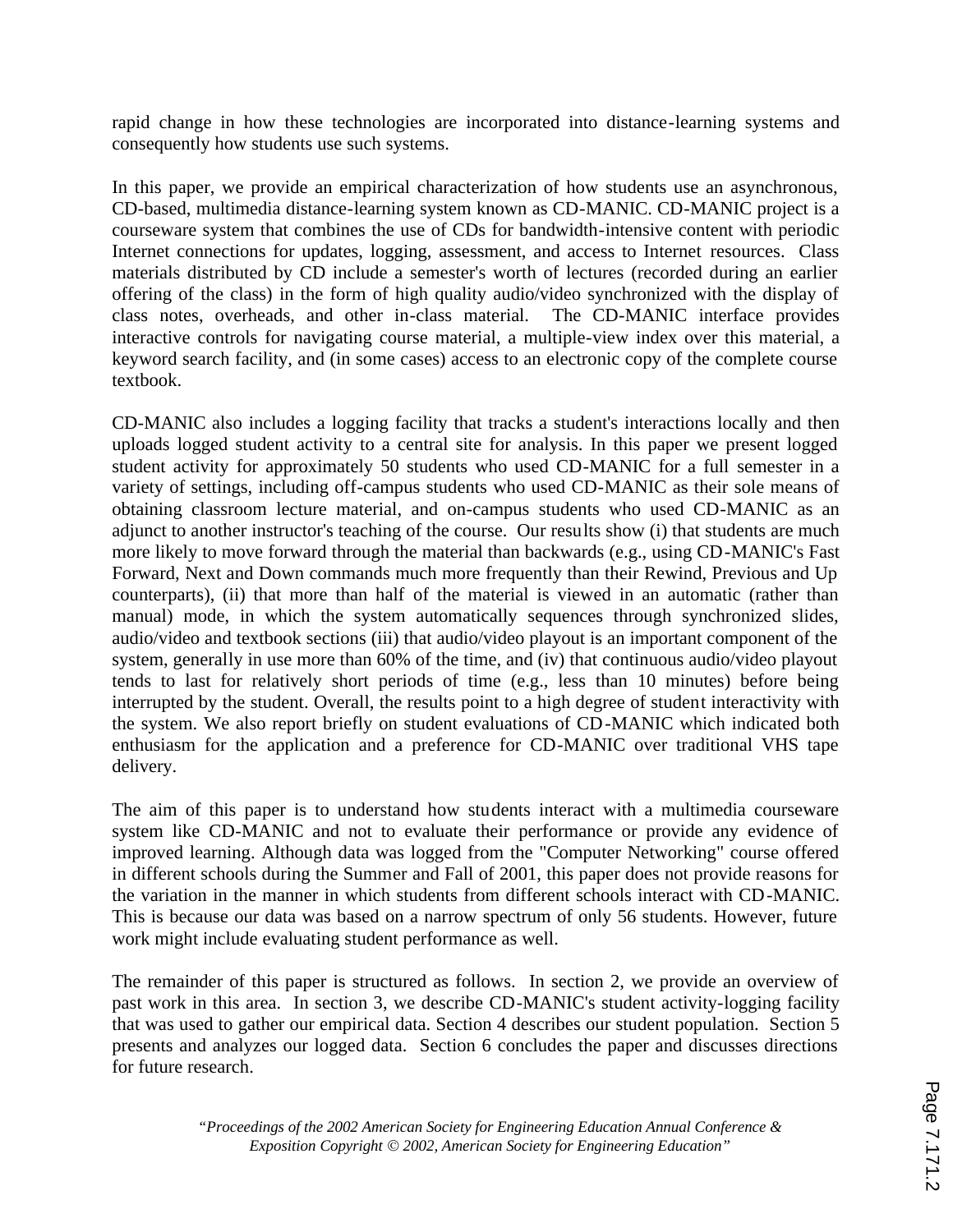### 2. Related Work in this Area

A variety of multimedia courseware systems have been introduced by commercial and academic groups in recent years. One of the most ambitious has been the Classroom 2000 project at Georgia Tech<sup>1</sup> which uses a complex software infrastructure to capture the rich interaction that occurs in a typical university lecture. Classroom 2000 has a similar although larger goal than our CD-MANIC project but uses a web-based approach and a much more costly development infrastructure leveraging a specially equipped classroom. Both projects include video, audio, slides, search capabilities, and mechanisms for student interaction.

The Berkeley Multimedia Research Center (BMRC) has developed the Lecture Browser<sup>12</sup>, a web browser based tool written in Javascript which provides remote students with streaming video and synchronized slides. The key features of the Lecture Browser include the ability to search text and browse media type (slides and video) independent of one another.

Another courseware system is the Just-In-Time Lectures<sup>13</sup> that is being developed at the Carnegie Mellon University (CMU). Digital video lectures are combined with high-resolution slides and presented using an interactive software program. Just-In-Time Lectures use e-mail to link students to their instructors, and the World-Wide Web to provide access to on-line information, including assignments, exercises, supplemental texts, and glossaries.

There exists a significant literature in developing and deploying student behavior evaluation systems. Computer-based training systems, and in particular web-based systems make logging of student behavior very easy and this has become a standard method of evaluating how students utilize various features. Early use of web browsers for distance learning was studied<sup>2</sup> and student behavior logs for digital libraries were presented<sup>3</sup>. A more ambitious use of student logging was a system<sup>4</sup> in which dynamic monitors written as Java Applets and VB script are used for Web-based logging of student and instructor behavior in a distance-learning environment. This work includes logging of timings and paths through instructional materials as well as performance on assessment instruments. Logs are used to dynamically classify students into groups using genetic/fuzzy algorithms to facilitate adaptive curriculum. The question of instructor behavior in a distance learning system was explored using a logging system<sup>5</sup>, and address the popular question of whether teaching on-line takes more time.

Work by our group using the earlier web-based non-CD version<sup>6</sup> of MANIC used a web-logging system and defined some concepts used in this paper including the idea of a "student event" and a "student session". The study showed several non-intuitive results including (i) many students chose not to listen to audio, (ii) many students skipped forward rather than backward to repeat material, (iii) audio playout durations were rather short with nearly half of the audio playouts lasting less than 3 minutes before a Pause, Stop or Fast Forward (FF)/Rewind, and (iv) the courses were widely accessed in more than 100 countries.

## 3. Data Logging Infrastructure in CD-MANIC

In previous incarnations of our system called  $MANIC<sup>6</sup>$  (Multimedia Asynchronous Networked Individualized Courseware), data logging was a completely server side activity. This is due to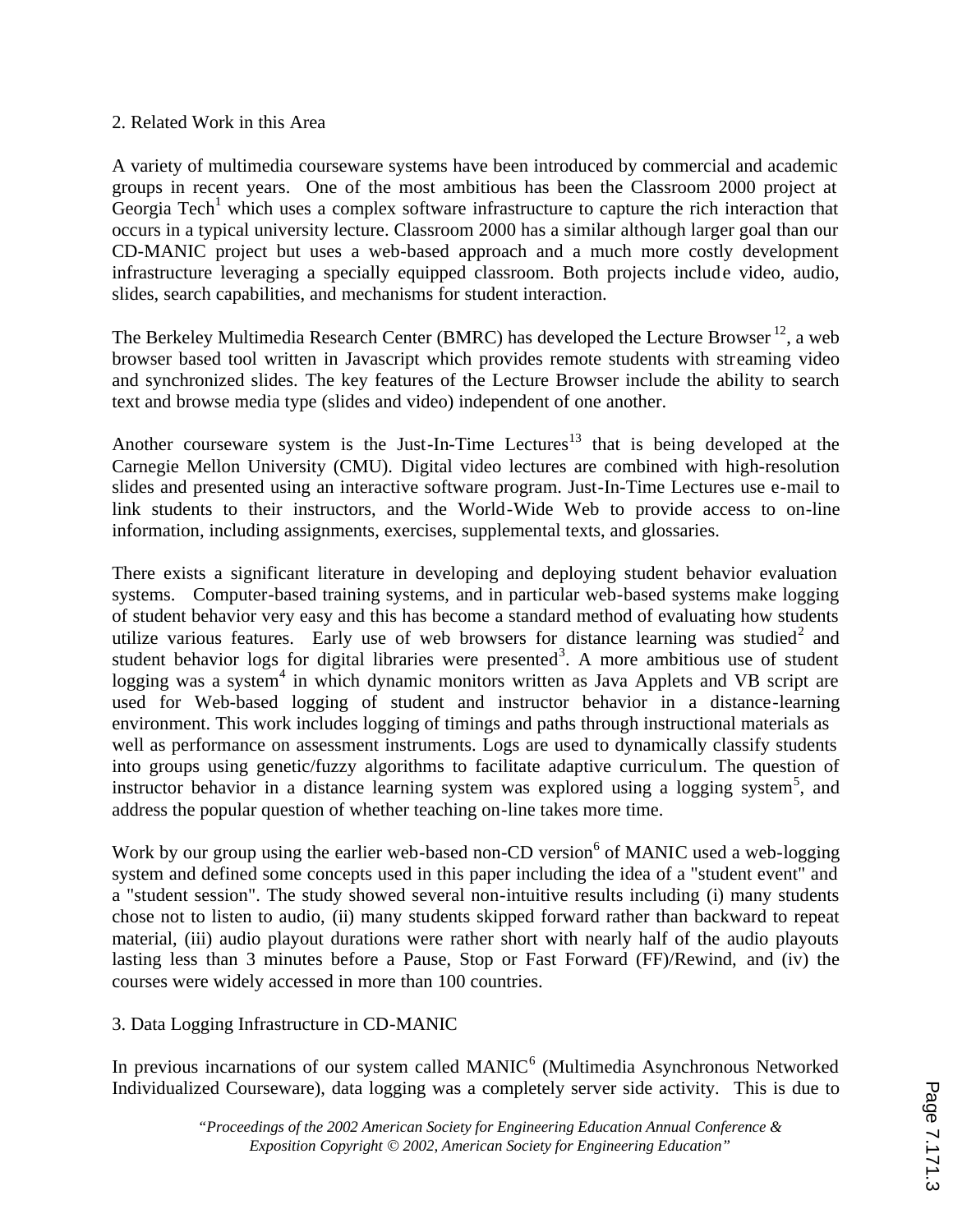the fact that these older versions of MANIC were built using a client/server model where the server played a significant role in the delivery and presentation of course content. Since the server had knowledge of each request made via the client's web browser, it was a relatively simple task to document these actions in a server side log that could later be analyzed.

CD-MANIC was designed to allow the client side student to view bandwidth intensive multimedia content without the need for having a high bandwidth connection to the Internet. This was motivated largely by the fact that many students of MANIC have low-bandwidth connections to the Internet, and some students had difficulty viewing presentations that involved streamed low-bandwidth audio. For these students, connections to the MANIC server would sometimes be intermittent and disrupt the flow of the presentation. Clearly, such students would not be able to view similar presentations that stream higher bandwidth video. Additionally, upgrading MANIC to support video would introduce the possibility that students who were able to view streaming audio presentations may not be able to view higher bandwidth content with the same fluidity. CD-MANIC provides a reasonable solution by not requiring a high bandwidth connection or any connection at all, in order to view high bandwidth content. However, this de coupling of the client-server model introduced the problem of no longer being able to log student behavior on the server side.

Our approach to overcoming the logging problem is twofold. First, the ability to log the student's behavior within the context of the application was built into CD-MANIC. Actions such as clicking on the slide index, resizing the application, searching, and sel ecting items from the application menu are recorded in the log file, along with a date and time stamp. Note that no personal information about the student is ever captured or recorded in the log. Students are uniquely identified using the serial number of their local hard drive. The second half of the problem is sending the data to a place where it can be retrieved and reviewed. This can be initiated either by the student through a menu item or automatically by the application. For the automatic case, CD-MANIC will determine if a certain period of time has elapsed without uploading log data and if so and a connection to the Internet exists, it will attempt to send the data to the log server.

This approach to capturing student behavior has the advantage of being able to capture data in a higher level of detail than methods used in previous versions of MANIC<sup>6</sup>. For example, server side logging cannot determine if the student resizes or moves a window. Another advantage to this approach is that it does not require a constant connection to the server in order to view course content. A student can be completely disconnected from the network, such as being on a plane or in a car, and their behavior can still be logged.

There are also several disadvantages to this approach. First, there is the potential that log data may never be retrieved from any students. For example, a student may only use the application when they are not connected to the network and so their logged data will not be sent to the server. Second, most of the behavior of a particular student may be captured and sent to the server but all of their behavior will not be sent to the server, since the student will usually perform some kind of logged action after each log upload. This amount of data may not be significant enough to be of concern. Third, it is possible for a single student to run the application on more than one machine. Since CD-MANIC does not attempt to identify a single student based on personal information and the uniqueness of a student is identified by the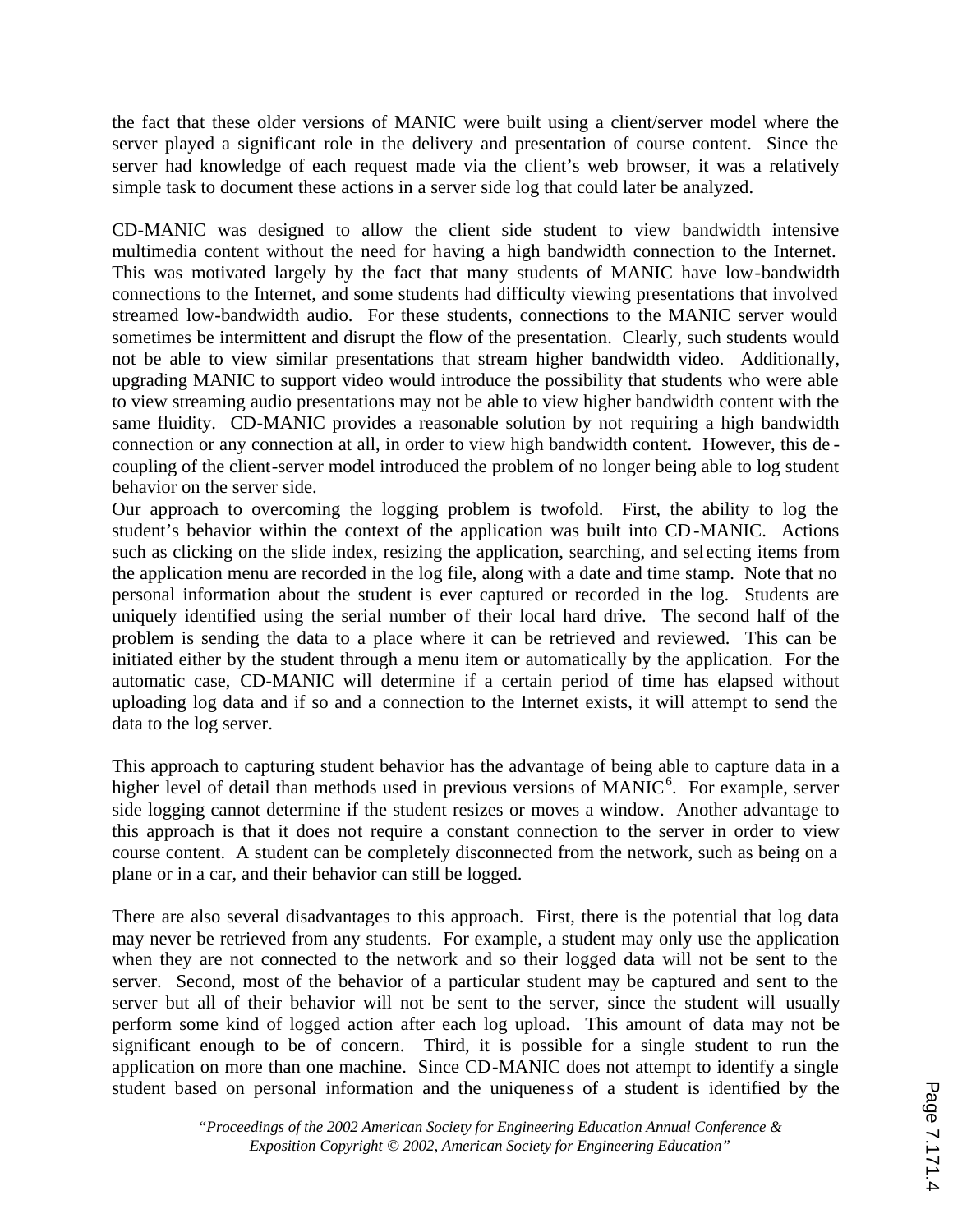uniqueness of their hardware, a single student has the potential to appear as multiple students in the log data. Despite these disadvantages, it seems that they do not significantly impact the data collection process due to the amount and diversity of the data that has been received by the log server.

Log data is recorded and stored locally on the client machine in a text file which is a series of variable length comma separated records. There are currently six primary types of events stored in the log data with the potential to support more event types in the future. These event types include records related to button clicks, clicks within the index, menu selections, searches, slide displays, and window events. Each record contains a date field, a time field, and a field that indicates what type of event is being logged, where the date and time are taken from the client machine. The button record contains an additional field that indicates which button was clicked. The index record contains information about which index was clicked, typically the slide index or search index, and a string that represents the actual text that was clicked. The menu record contains a field that indicates which menu item was selected and a second optional field that is used to indicate if the menu item is in a checked state, used only by menu items that can be selected. Search records contain a field that indicates how the search was initiated, a field for the search type to use, a field to indicate if the search was over slides or on an on-line book, and a field that contains the search string. The slide record contains a field for the slide number, a field for the bullet number, a field that indicates automatic or manual display of the slide, and a field that lists the time in milliseconds into the presentation the slide was displayed. Finally, the window record contains a field that indicates the type of window event logged and four fields that represent the top, left, width, and height of the window.

### 4. Student Population

To-date, CD-MANIC has delivered the "Computer Networking" course with Professor James. F. Kurose in a variety of settings. The first implementation of the course on CD-MANIC was with the Video Instructional Program<sup>7</sup> (VIP) at the University of Massachusetts Amherst. Courses being taught by faculty members before an on-campus student audience are videotaped and broadcasted by VIP. The videotapes are then delivered to VIP students across the country and the world, primarily providing continuing education to professionals in industry. VIP redistributes its courses along with many other universities through National Technological University (NTU). During the Summer of 2001 graduate students enrolled in "Computer Networking" (CMPSCI 591E) were given the option of receiving the course on CD as a CD-MANIC 5-CD box set or on pre-recorded videotape. Of the 22 students enrolled in the course, 8 or 36% chose to receive the CD version, 2 from VIP and 6 from NTU<sup>8</sup>.

Following the successful launch of CD-MANIC over the Summer, Computer Networks was once again offered to VIP students in the Fall of 2001. In this semester, VIP was able to include the following as part of the Computer Networking course listing "Note: This course is available on videotape or CD ROM, please specify which option you prefer when registering for the course". Of the 21 students enrolled in the course 13 (2 from VIP and 11 from NTU) or 62% of enrolled students chose to receive the CD version.

Fall 2001 also saw CD-MANIC introduced at two other institutions where the textbook written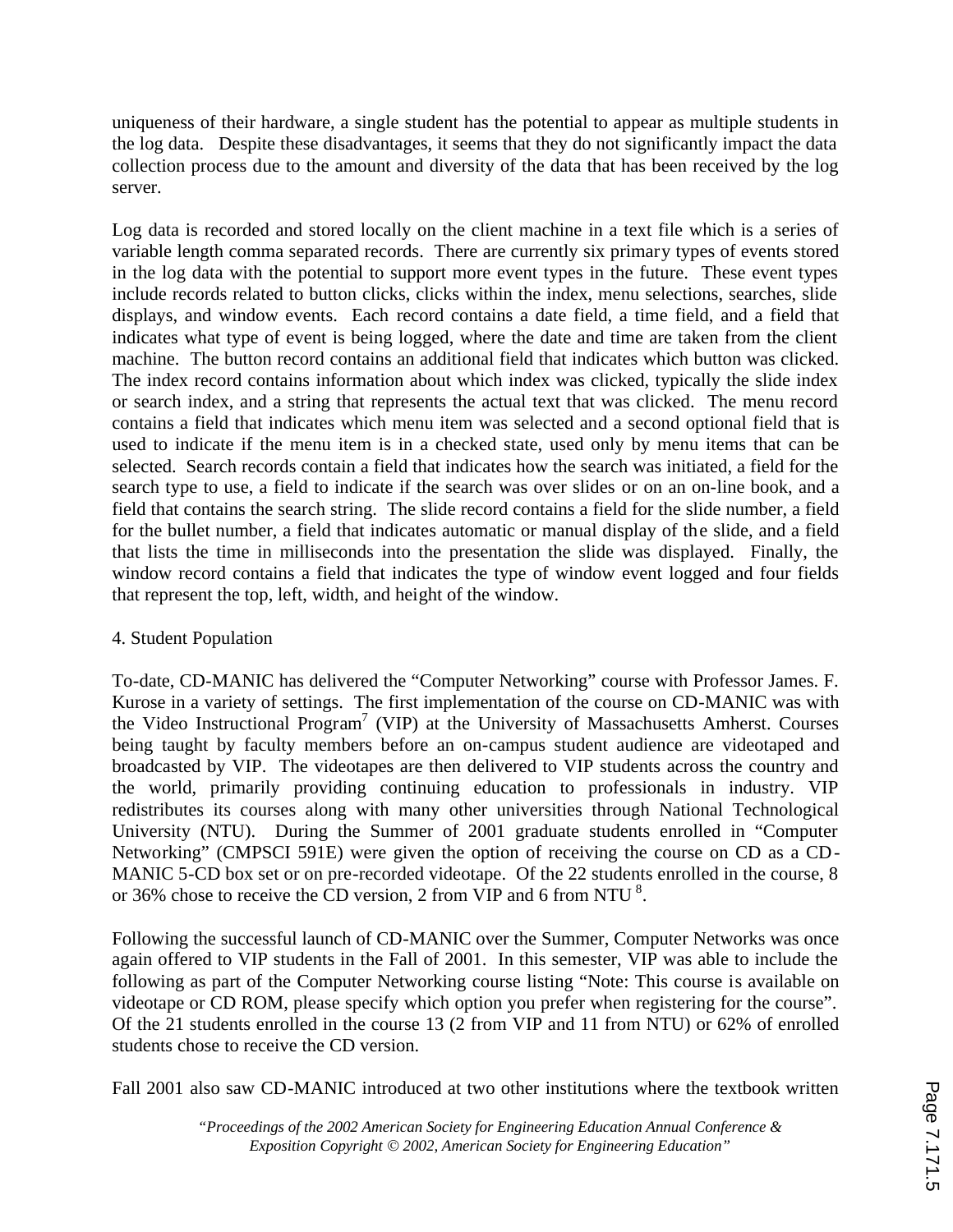by Professor Kurose and included as part of the CD-MANIC discs was being used as the primary text for the course. In this case CD-MANIC was used as a supplement to the course, live instructors delivered in-class instruction.

Professor Parviz Kermani of the Westchester campus of Polytechnic University<sup>9</sup> offered a graduate course titled "Network Protocol". This course is offered in two programs at Polytechnic, one is a special program called Information System Engineering (ISE). This program gives an MS degree after 2 years (12 courses). The class meets for approximately 2 hours Friday/Saturday for every other weekend (14 classes in all). The students were all from industry and typical enrollment is 30-35 students. The students were mostly advanced practitioners, some at a higher level of technical management. In the Fall 2001 class, the CD-MANIC version of the course was demonstrated to the class by the instructor from his lapto p computer and subsequently distributed to all students. Based on an informal inquiry by the instructor, most students said they did use the CD and all found the CD's to be very useful.

The second program at Polytechnic is one in which "Network Protocol" is offered as an evening class as part of Polytechnic's regular graduate program. The majority of students in this program are working towards an MS degree although some are pursuing PhD's. The students are primarily from industry, with some full time participants as well. The CD version was not made available to these students in the Fall but based on the positive experience with the ISE class it will be made available to them in Spring 2002.

"Computer Networking" on CD-MANIC was also trialed by Professor Ben O'Neal of North Carolina State University (NCSU) as part of his on-campus course. Some students were offered the option of using CD-MANIC on a trial basis in order for Professor O'Neal to gain experience with a few students prior to expanding the usage of CD-MANIC to 3 other campuses within the 16-campus North Carolina system.

During Spring 2002 the CD-MANIC version of the course will be used at a total of four North Carolina campuses as an "e-learning" networking course. It will be distributed to approximately 32 Computer Science students at UNC-Wilmington taught by Professor Ron Vetter, 43 at North Carolina Agricultural and Technical State University (NCA&T) taught by Professor Ken Williams, 1 at UNC Asheville taught by Professor Dean Brock and 1 ECE student at NCSU taught by Professor Ben O'Neal. The latter two campuses have reduced numbers because they are offering an on-campus version of the course.

## 5. Conclusions from the Logged Data

In this section, we show our results and conclusions from the logged data. The data was logged from the "Computer Networking" course offered through VIP/NTU in the Summer of 2001 and the Fall of 2001, the same course offered in NCSU and a course titled "Network Protocol" offered in Westchester campus of Polytechnic University.

Figures 1(a) through 1(d) shows the number of occurrence of navigation events for NCSU, VIP/NTU (Fall of 2001), VIP/NTU (Summer of 2001) and Westchester campus of Polytechnic University respectively. A navigation event occurs when the student performs an action that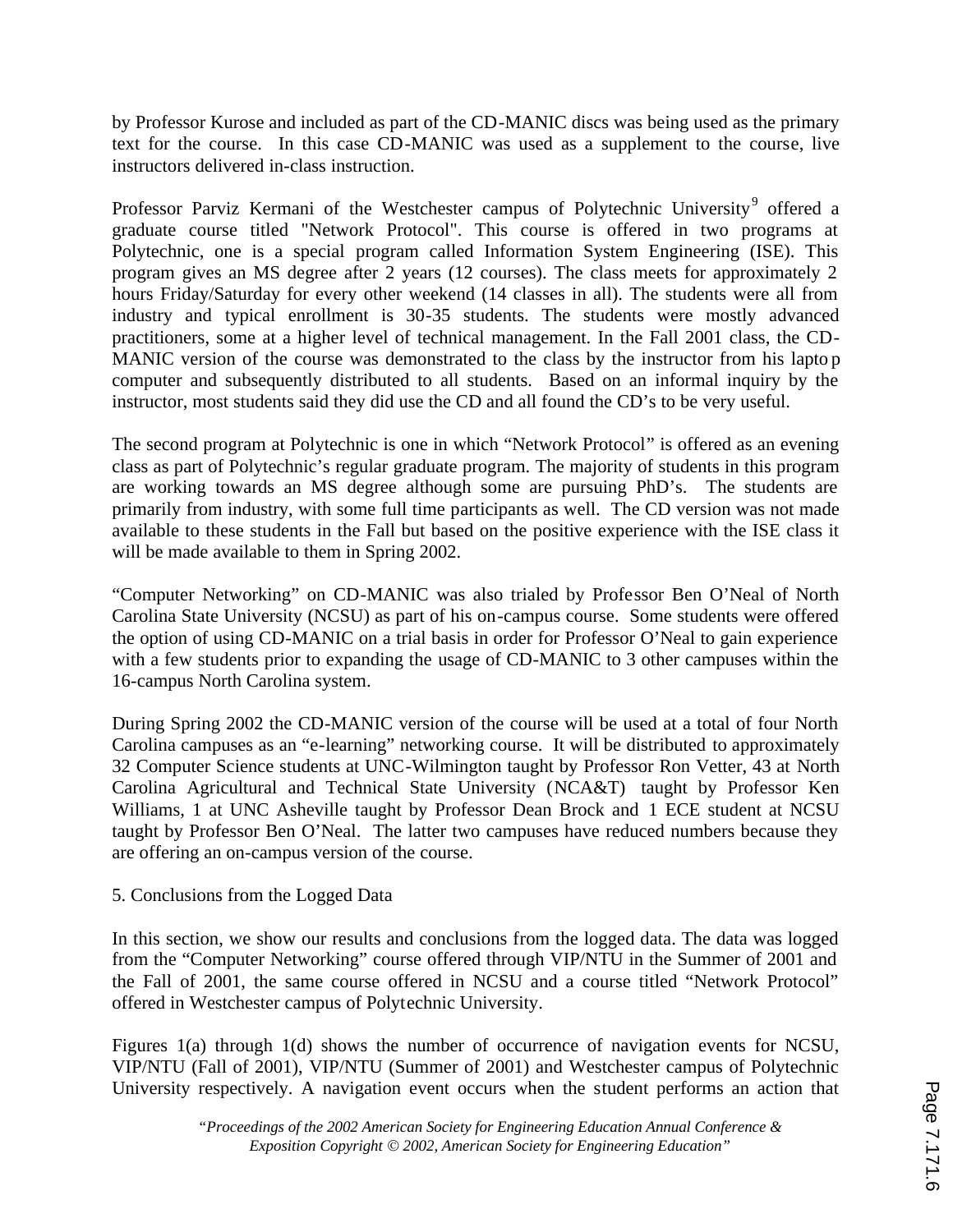triggers CD-MANIC to log events related to Index type, Button type and Search type. The horizontal axis depicts the different navigation events. For example "Slide Tree", "Table of Contents (TOC) Tree" and "Search" are the different index views that we can have. "Play", "FF" and "Rewind" are the VCR style controls. "Prev" and "Next" are the slide navigation controls. "Up" and "Down" are the bullet navigation controls. "Slide Tree" and "TOC Tree" refer to events generated using the index and Fall in the event category of "Index Type". "Search" belongs to the event category of "Search Type" and the remaining belongs to the event category of "Button Type". The vertical axis depicts the number of times these events occurred.







Figure 1. Number of occurrences for different navigation events.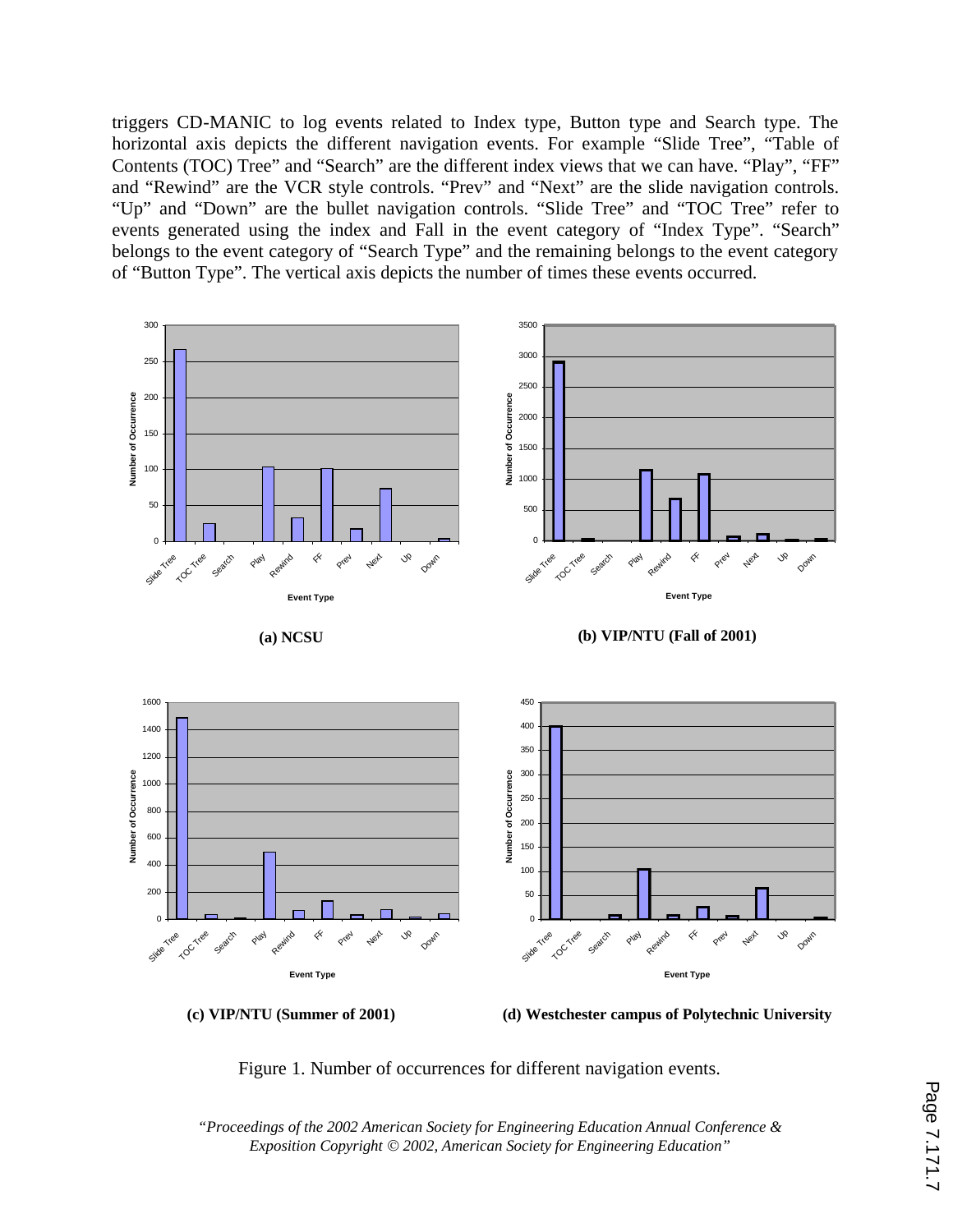From Figure 1, we infer that forward movement is 2 to 3 times more likely to occur than backward movement. "FF", "Next" and "Down" buttons are considered to be related to forward movement as they progress in the forward direction through a course. Conversely, "Rewind", "Prev" and "Up" buttons are considered to be related to backward movement.

The CD-MANIC search feature performs a brute force search through all the HTML slides that are a part of the course content. An interesting observation that we made from these figures is that CD-MANIC search feature is seldom used. This is evident from the extremely low occurrence of the "Search" event which in turn indicates that the search index view seldom appeared. In contrast, students access course contents by the slide index (i.e., indexing to a slide based on its title) which is shown by the high occurrence of the "Slide Tree" event. The low occurrence of the "TOC Tree" event indicates that students seldom accessed the TOC of the book. And hence we make an inference that the book was seldom used.

Figures 2 shows how much of the total Show Slide event is automatic and how much of it is triggered manually. The horizontal axis depicts the percentage of "Show Slide" event for automatic and manual slide show and the vertical axis depicts the different locations where CD-MANIC was used for this particular course.



Figure 2. Show slide event as a percentage of automatic slide shows versus manual slide shows.

When the course is being played without any interruption, the slide changes automatically and the next slide is displayed. CD-MANIC makes use of the timing information to achieve this task and thereby synchronizes the slides with the video and audio. However, it is possible for the student to manually seek to a particular slide and then play the video corresponding to that slide. In this case, the student manually triggers the slide. From Figure 2, we see that except for the NCSU case, automatic slide changes occur more often than manual slide changes.

We also performed studies on distribution of audio/video playback over the total duration of all sessions in order to understand how much of significance the audio/video stream is in a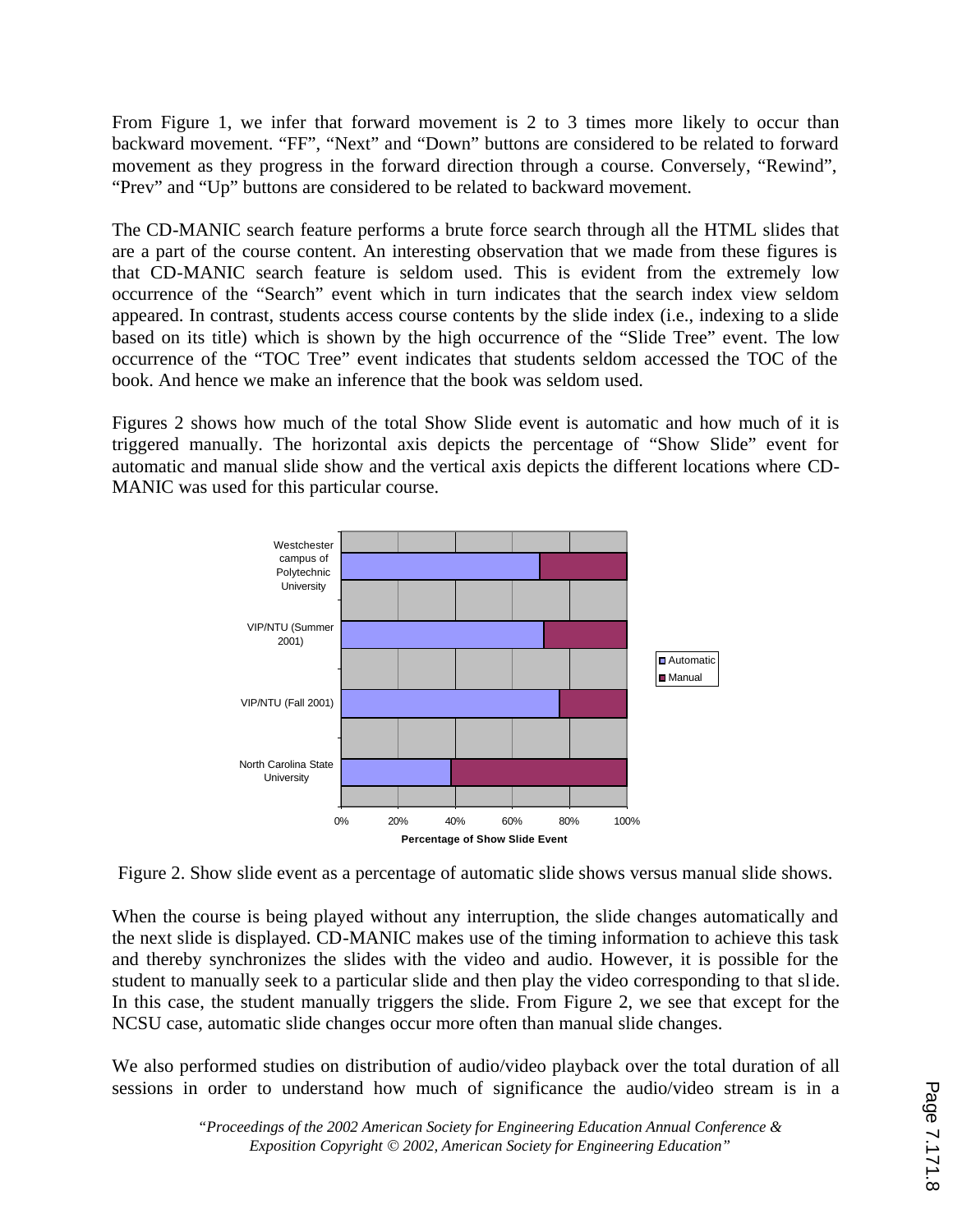multimedia courseware. But before we go into these results, it is important to understand how we define a session. We define a session as a period of time in which event information is being recorded, where an event is any activity within the CD-MANIC application that is logged. The end of a session is determined by inactivity within a certain period of time. This period of inactivity is what Padhye and Kurose<sup>6</sup> define as being the Session Gap Threshold (SGT). We chose a value of 40 minutes for the SGT since, as seen in Figure 3, the slope of the curve is nearly 0 at approximately this time. In this figure, the horizontal axis represents the SGT value in minutes and the vertical axis represents the number of sessions for a given SGT value. Using this approach with an SGT value equal to 0, the number of sessions will be equal to the number of logged events and with an SGT value of infinity, the number of sessions will be equal to the number of logged students.



Figure 3. Number of sessions as a function of SGT.

Figure 4 shows the percentage of time during a session during which the audio/video was on and the percentage of time during which the audio/video was off. The horizontal axis depicts the percentage of the total session time during which audio/video was on and the vertical axis depicts the different locations where CD-MANIC was used for this particular course. For plotting this graph, we summed the session length over all students, summed the audio/video on time over all students and then took the ratio of these values.

For example, the total audio/video on time over all students in NCSU was 14,210 seconds and the total session time over all students was 37,580 seconds. Therefore, the total audio/video on time would be nearly 37.8% of the total session time. We chose this method as opposed to calculating the ratio of the audio/video on time and total session time and then averaging it over all students because in the latter case, the total session time for different students can be different and hence would lead to an inaccurate result. From Figure 4, we see that except for the NCSU case, the audio/video was on for more than 60% of the total session duration.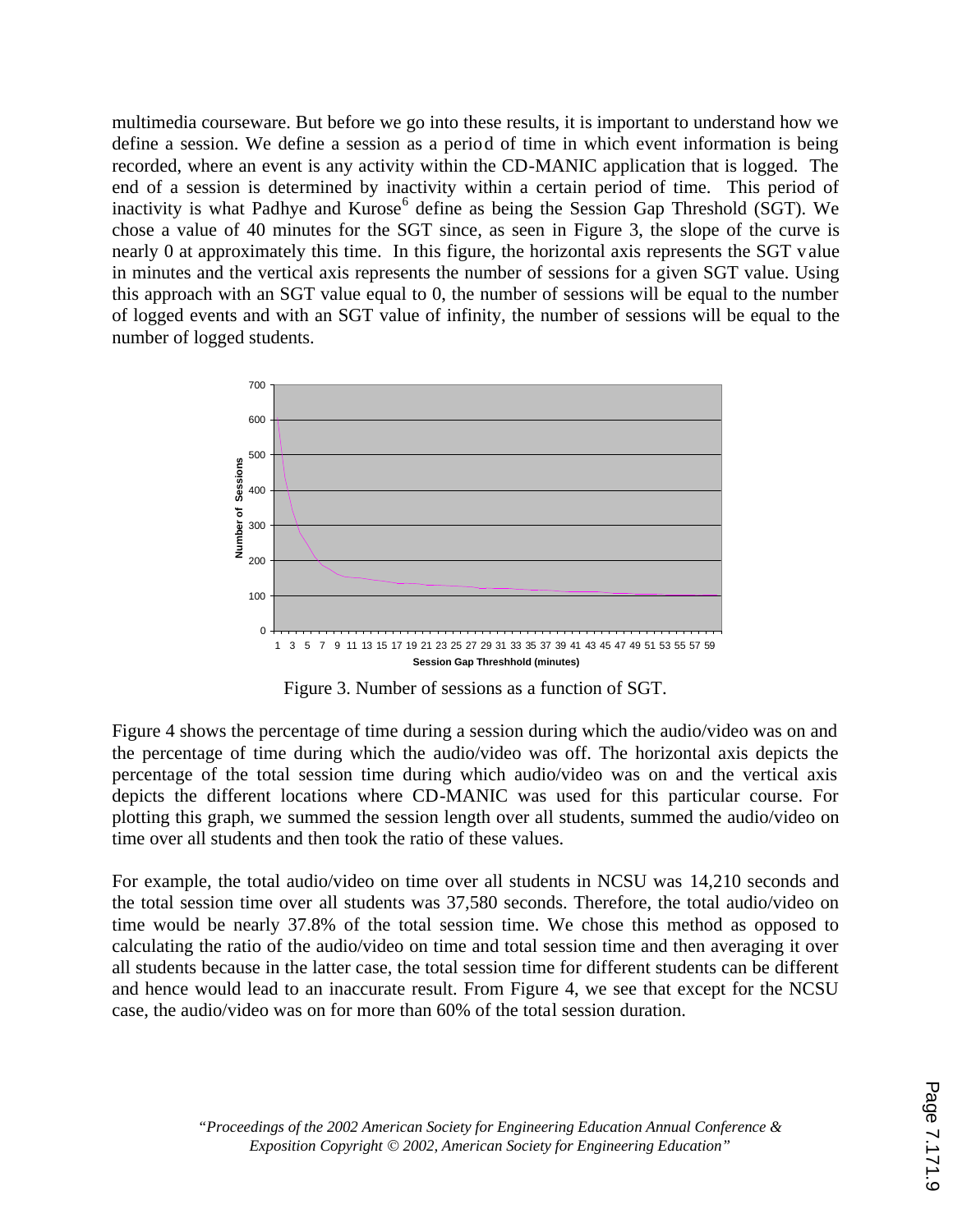

Figure 4. Division of total session length in terms of audio/video on versus audio/video off.

Figure 5(a) through 5(d) shows the distribution of the time for which audio/video was on for NCSU, VIP/NTU (Fall of 2001), VIP/NTU (Summer of 2001) and Westchester campus of Polytechnic University respectively. That is, it shows the distribution of the length of time between the start of an audio/video playout and time at which that audio/video playout stops. The horizontal axis depicts the time for which audio/video was continuously on and the vertical axis depicts the number of sessions.

From Figure 5, we can see that most students had the audio/video on continuously for well under 30 to 40 minutes and a large number of them had it for less than 10 minutes. This indicates that most students, after pressing the Play button, stop the audio/video within a relatively short duration. In other words, most students viewed material in short-term, highly-interactive modes as opposed to viewing them in long-term, continuous play modes. From this, we can infer that the CD-MANIC system is used in an extremely interactive manner and that very few students use the system as "couch potatoes".

In addition to tracking student behavior by logging data, we also conducted an online survey of students at the end of each course. We conclude this section with a few anecdotal results from that survey. First, students indicated an overall high level of satisfaction with the system, with the ability to access materials by computer (at home, at work, while traveling) being a major advantage. Students overwhelmingly noted that CD-MANIC's audio was superior to that of VHS tapes. While most students indicated that CD-MANIC's video was as good as, or better than, VHS tapes, a few students indicated that they felt the quality of VHS video was superior. No student indicated an overall preference for traditional VHS tapes over CD-MANIC. We also noted that the addition of an electronic version of the book did not seem to add appreciable value. No student indicated that having an electronic copy of the book available via CD-MANIC would cause them to not purchase a hardcopy of the textbook.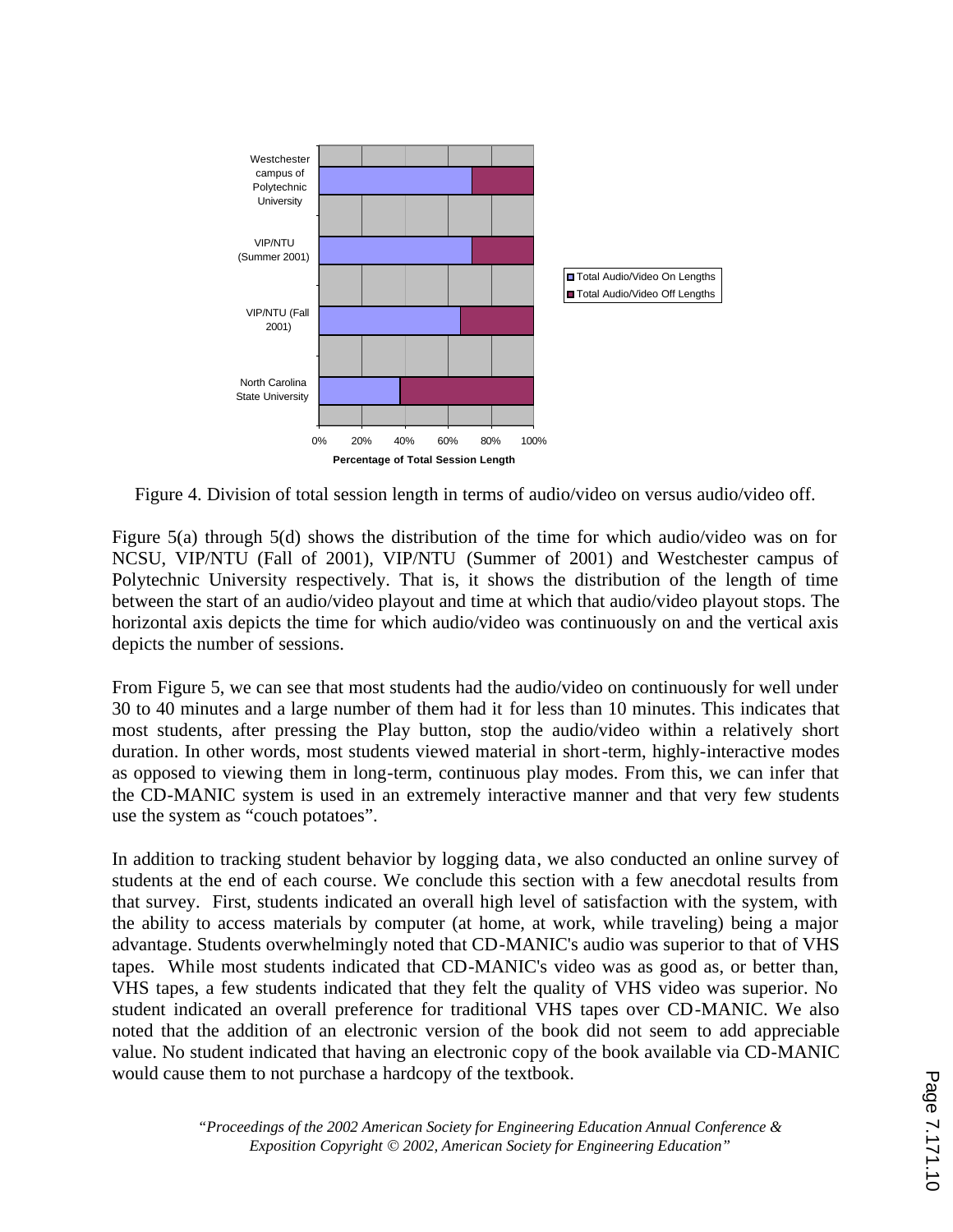#### 6. Conclusions and Future Work

In this paper, we have provided results from an empirical study of student interaction with CDbased multimedia courseware delivered to different locations namely, North Carolina State University, University of Massachusetts Amherst and Video Instructional Program/National Technological University. As mentioned earlier, this paper does not evaluate improvement in student learning. From our results, we infer that while navigating through a course, forward movement is 2 to 3 times more likely to occur than backward movement. We infer that the search feature was seldom used. In most cases, the audio/video was on for more than 60% of the total session length. We also infer that the CD-MANIC system is used in an extremely interactive manner and that very few students viewed the course in long-term, continuous play modes. We also point out two important anecdotal results that were obtained from online surveys: (i) no student preferred VHS tapes to CD, and (ii) no student said that given an electronic copy of the textbook, they would not buy a hard copy of the same. From this we conclude that CDs are attractive but hard copy textbooks still play an important role.



Figure 5. Audio/Video on length distribution.

We expect a lot of work aiming at developing future versions of CD-MANIC which more closely meet different student's needs. One among them is the development of a quizzing module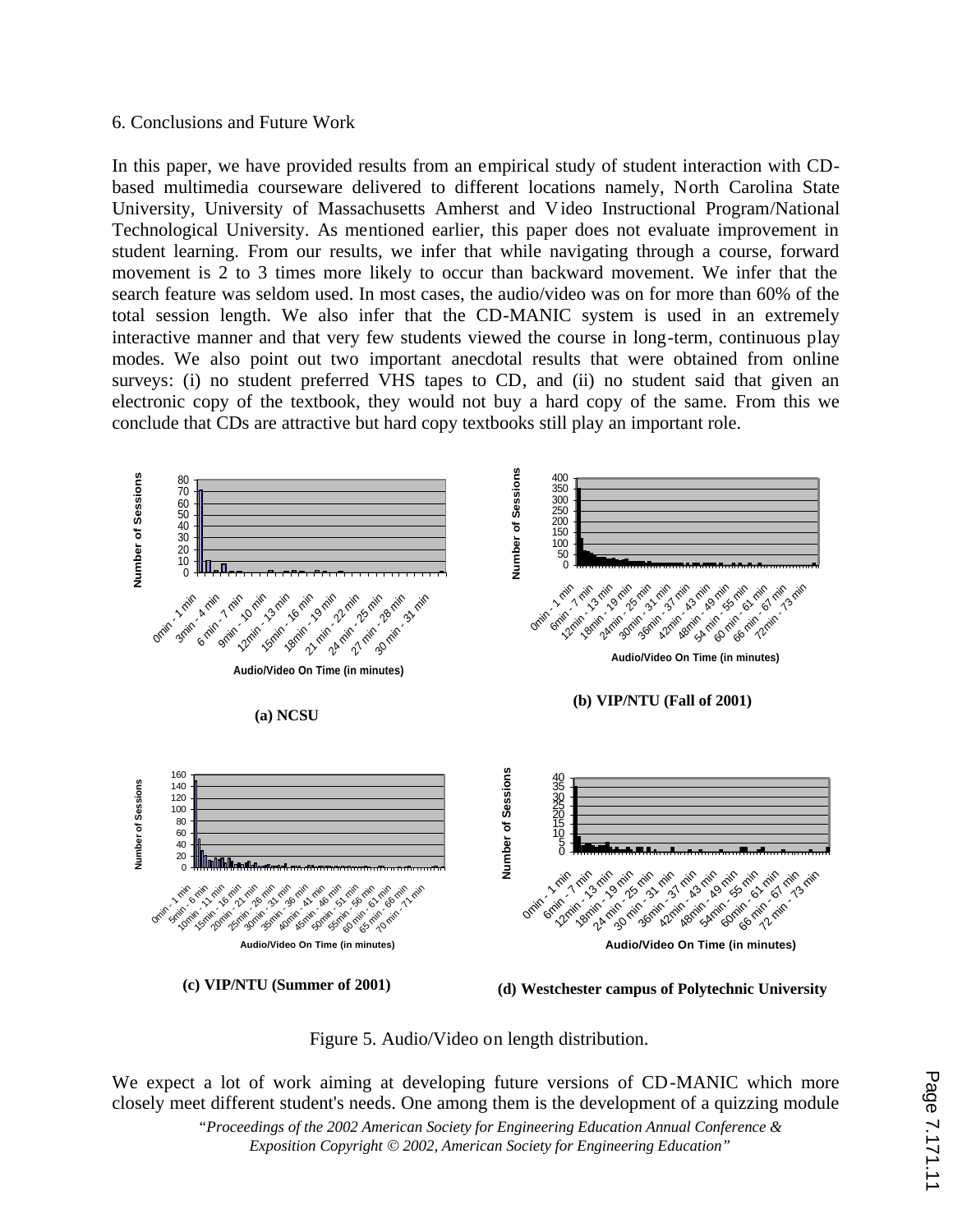for student self-assessment. We also have 5 other courses from various disciplines which will be offered in Spring 2002. One significant change that we made based on the logged data was redesigning the interface to make the search feature more visible. The extremely low usage of the search feature can be attributed to the fact that the search button was buried in our earlier interface layout and hence most students probably were not even aware of such a feature. We have redesigned the student interface and expect to get very different log results in the future for searching.

### Acknowledgement

We would like to acknowledge the support of the National Science Foundation through grants EIA-9502639, EIA-9979833 and EIA98-12589, and the support of the Center for Real-Time, Intelligent Complex Computing Systems at the University of Massachusetts Amherst.

### Bibliography

1. G. Abowd, J. Brotherton, J. Bhalodia,"Classroom 2000: A System for Capturing and Accessing Multimedia Classroom Experiences",*Proc. of CHI '98 Demonstration Paper, 1998*.

2. P. Yeh, Bih-Horng Chen, M. Lai, and S. Yuan ,"Synchronous Navigation Control for Distance Learning on the Web", *Proc. of Fifth International World Wide Web Conference, 1996.*

3. Su-Shing Chen,"Linking User-Learner Needs and Behavior to Digital Library Design",*Proc. of Workshop on Digital Libraries, 1996.*

4. R. Shen, Y. Tang , T. Zhang, "The Intelligent Assessment System in Web-based Distance Learning Education ",*Proc. of Frontiers in Education Conference, 2001*.

5. G. Hislop, "Does Teaching Online Take More Time?", *Proc. of Frontiers in Education Conference, 2001*.

6. J. Padhye, J. Kurose, "An Empirical Study of Client Interactions with a Continuous-Media Courseware Server",*Proc of Network and Operating System Support for Digital Audio and Video, 1998*.

7. Video Instructional Program of University of Massachusetts, Amherst, *http://www.ecs.umass.edu/vip/*

8. National Technological University, *http://www.ntu.edu/*

9. Westchester campus of Polytechnic University, *http://www.poly.edu/west/*

10. Multimedia Systems Group, *http://vsp2.ecs.umass.edu/dvd/*

11. RIPPLES Group, *http://ripples.cs.umass.edu/*

12. BMRC Lecture Browser, *http://bmrc.berkeley.edu/frame/projects/lb/index.html*

13. Just In Time Lectures, *http://www.jitl.cs.cmu.edu/*

Page 7.171.12 Page 7.171.12